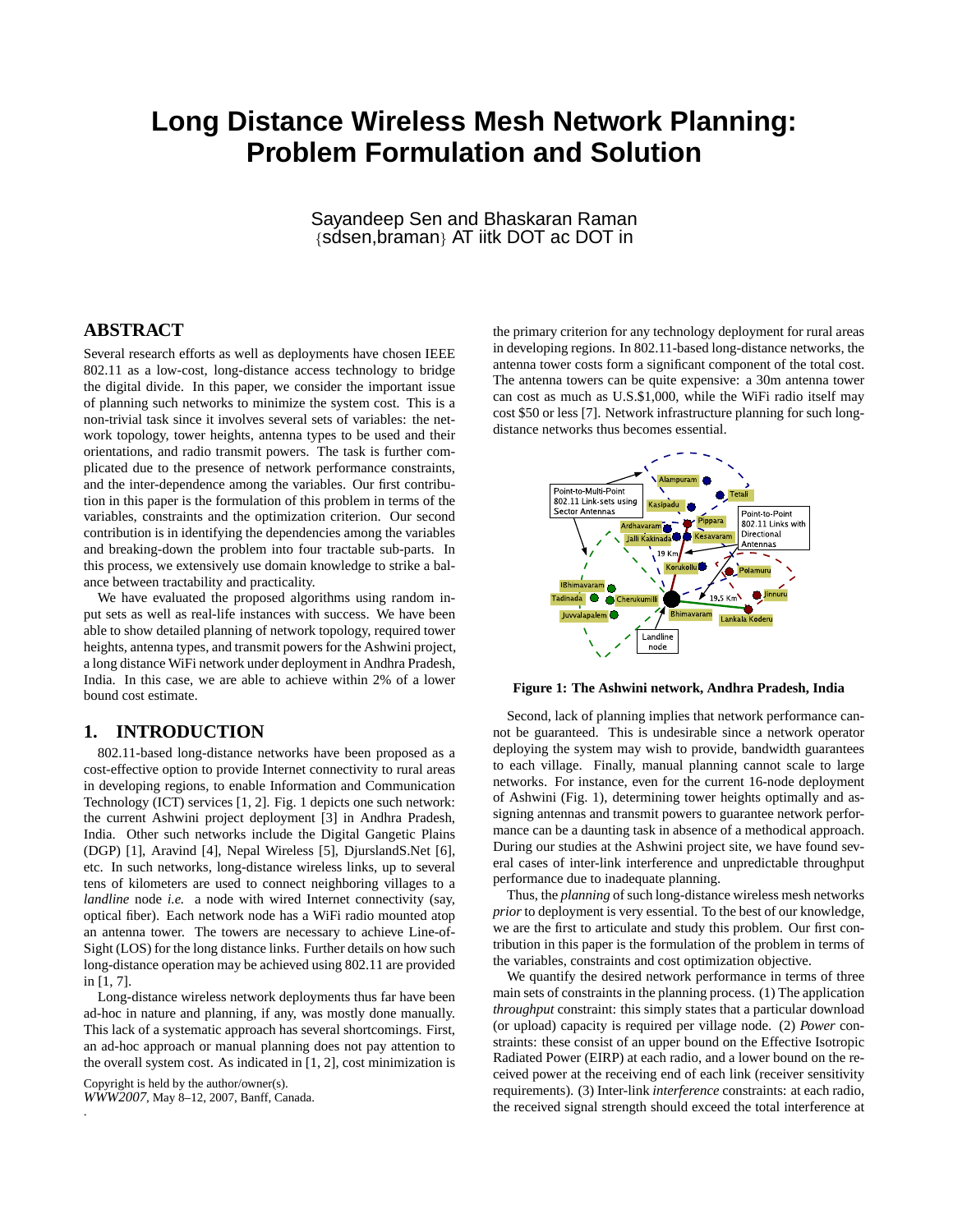that radio by a certain threshold.

We identify four main sets of variables which have to be determined in the course of network planning. The first two sets of variables: (1) the multi-hop network topology, and (2) antenna tower heights, primarily affect the system cost. The next two sets of variables are (3) the antenna types to be used atop the towers, as well as their orientations, and (4) the transmit powers of the radios in the system. The latter two sets of variables primarily affect the overall network performance. We identify the various inter-dependencies in determining these variables for a deployment.

The problem of network planning can thus be stated as: *Given a set of villages to be provided with network connectivity from a given landline node, determine the minimum cost network topology, the tower heights, antenna types and orientations, and radio transmit powers, such that the three constraints: throughput, power, and interference, are satisfied.*

A subset of the above problem is the aspect of determining the topology and tower height variables to minimize cost. This subset is akin to the well known hard problem of *minimum energy broadcasting* in wireless networks, where the complexity arises due to the "wireless multicast advantage" [8]. The presence of the three constraints as well as the inter-dependence between the four sets of variables further complicates our overall problem.

Our second contribution in this paper is the articulation of the various design considerations, and the approach we have taken to solve this problem. For this purpose we have drawn upon experiences and lessons from various deployments. We identify the dependencies and break down the problem into four tractable parts: (a) *Topology-Search (TS):* exploring the search space to find a topology, i.e., deciding which linksto form, (b) *Height-Assignment (HA):* assigning optimum heights to tower locations once a topology has been formed, (c) *Antenna-Assignment (AA):* assigning appropriate antennas at each node and deciding their orientations, and (d) *Power-Assignment (PA):* assigning transmit powers to each of the radios in the system. We have applied extensive domain knowledge to strike a balance between problem tractability and solution practicality, while breaking down the problem into its subparts.

We use a branch-and-bound algorithm for the *TS* problem and for simplicity, focus only on the construction of a *tree* topology. The challenge here is in the application of various domain-knowledge based techniques to prune the search space. Next, we formulate *HA* and *PA* as Linear Programming (LP) problems. Finally, we propose a heuristic algorithm of polynomial time complexity for *AA*.

Due to the inter-dependence between these problems, the stage at which we solve each of them is significant. We perform *AA* locally for each node, while we do *PA* and *HA* for an entire tree, whenever we have a spanning tree during the branch-and-bound search. Such an approach leads to an efficient algorithm which produces topologies satisfying the various constraints.

In our evaluation so far, we have been able to plan networks of sizes up to about 30 nodes. We have tested our algorithm with a real-life instance too: for a 31-node input set corresponding to the original goal of the Ashwini deployment (a super-set of the current 16-node deployment). The generated plan includes details for all four sets of variables, and is within 2% of a lower bound cost estimate. We believe that this is significant given the complexity of the problem. In the future however, it is not unimaginable to have deployments of O(100) nodes, to cover the set of villages in a 20-30km radius [9]. Further algorithmic and methodological enhancements are needed to achieve this. We view our work as the first step in this direction.

Although network topology planning has been studied in different contexts in prior work, several aspects make our setting unique. Unlike cellular network planning, we do not require carpet coverage. The consideration of cost minimization and the different sets of variables are also unique to our problem setting (unlike for e.g. in wired networks or in ad-hoc networks).

While our work is primarily for 802.11 mesh networks, in retrospect, our approach can also readily accommodate other wireless technologies in similar usage settings, such as 802.16 mesh networks. The rest of the paper is organized as follows. In Sec. 2, we articulate the problem in terms of its objective criterion, the variables, and the constraints. Subsequently, Sec. 3 describes the overall solution approach, and the problem breakdown. We also provide a detailed description of the formulation and solutions to the four sub-problems. We evaluate our algorithms and heuristics in Sec. 4. We present related work in Sec. 5 and conclude the paper in Sec. 6.

# **2. PROBLEM FORMULATION**

In this section, we articulate the problem of network planning. In the course of our discussion, we present the optimization objective, the problem constraints, and the variables involved.

Our primary goal is to minimize the deployment cost. This is because, system cost is a central consideration in any technology deployment for rural regions [1, 2]. The long-distance links are typically formed using high gain antennas placed atop antenna towers. The main system components are the WiFi radios, the set of antennas, and the antenna towers. Among these, the dominant cost is that of the antenna towers [7]. Table 1 shows some tower costs from the current Ashwini & DGP deployments. In comparison, the cost of a WiFi radio or an antenna is about one or two orders of magnitude lesser (˜\$50).

| Tower ht. $(m)$   10 |     |     |     |      |                         | 30 |  |
|----------------------|-----|-----|-----|------|-------------------------|----|--|
| Cost(S)              | 100 | 150 | 800 | .950 | $1,100$   1,850   5,000 |    |  |

#### **Table 1: Antenna tower costs**

Our optimization *objective* can thus be stated as: *minimize the cost of the towers* in the system.

In Table 1, the tower cost increases, piecewise-linearly, with tower height. The required tower height in turn depends on the link length since we need to achieve line-of-sight (LOS) clearance. Further, a single tall tower may be able to support links to several neighboring nodes. The tower heights are thus dependent on the network topology as well. Hence we have two main sets of *variables* here: the *mesh-network topology* and the *tower heights*.

While minimizing cost, we also wish to achieve a certain desired level of network performance. We formulate this as a *constraint* in the *TS* problem. In this paper, we quantify performance simply by saying that each village node requires a certain download/upload capacity from/to the landline node. For instance, in the Ashwini network, the original stated performance constraint was a download/upload capacity of 384Kbps per village node, to support high-quality interactive video. In the problem formulation, we denote this throughput requirement by  $R$  and term the constraint as the *throughput constraint*. We assume R to be the same for each village node, and in the download/upload directions.

The dependencies of the throughput constraint are as follows. Each link has a certain capacity, which is determined by the PHY layer. For instance, operating at 11Mbps using 802.11b allows a maximum application-level throughput of about 7Mbps [10]. The operation of a link at a particular PHY rate (e.g. 11Mbps) depends on (a) the received signal strength (RSSI) being above a certain threshold, termed  $P_{min}$ , and (b) the signal-to-interference ratio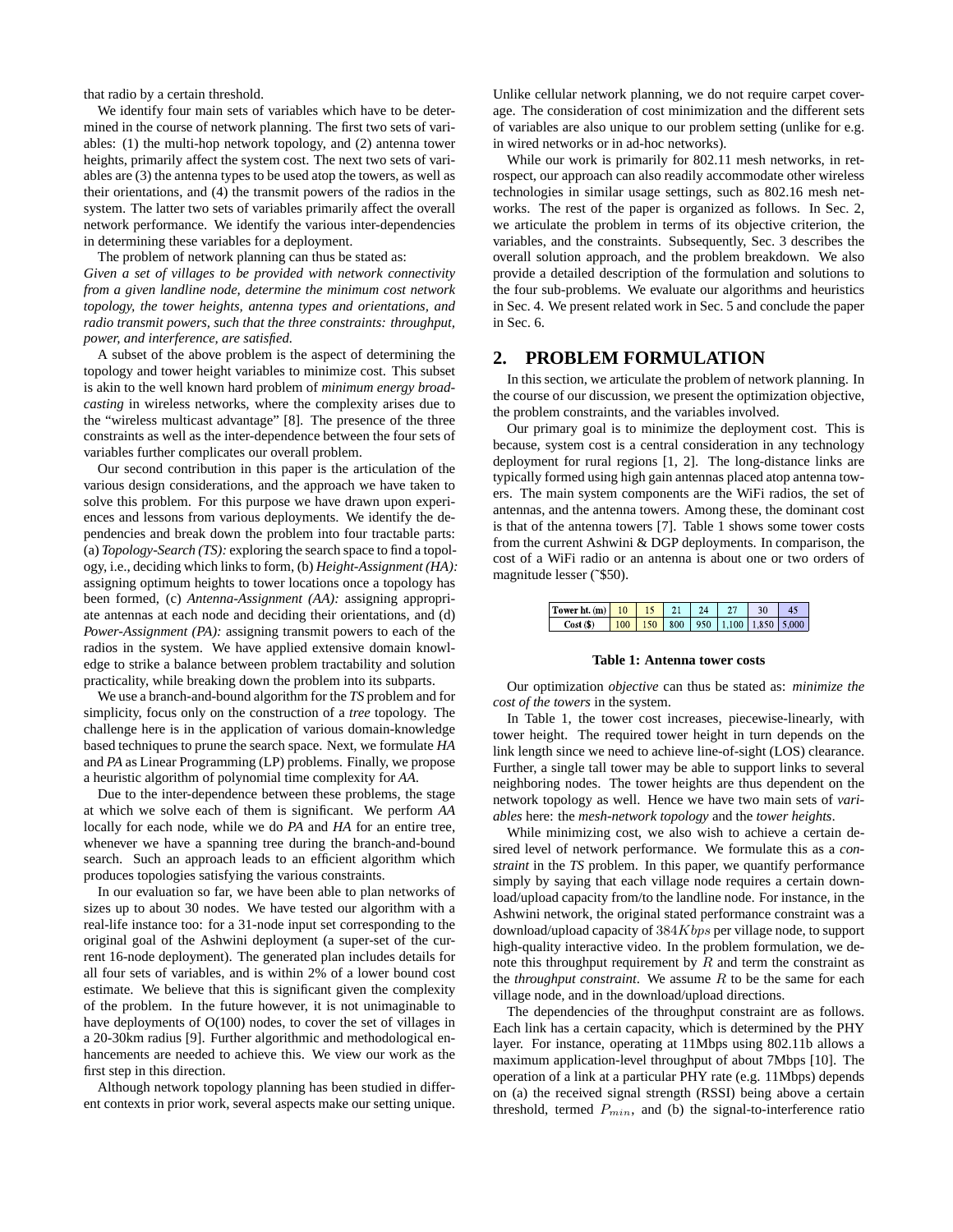(SIR) being above a threshold, termed  $SIR_{read}$  (in the network, each link acts as interference to the others). For typical commercial 802.11b equipment,  $P_{min} = -85dBm$  and  $SIR_{read} = 10dB$  for 11Mbps operation [10]. In our problem, we formulate the above two requirements as the *power constraint* and *interference constraint* respectively.

The RSSI and SIR depend on several variables: the link length, transmit power, and the antenna types in use. Thus we now have two additional sets of *variables* the *antenna types and their orientations*, and the radio *transmit powers*.

Apart from the power and interference constraints, the throughput constraint also has a dependence on the antenna type, as we explain now. We distinguish between *point-to-point (p2p)* links and *point-to-multipoint (p2mp)* link-sets (see Fig. 1). In a p2p link, we have a single radio at either end and it is typically formed using antennas of small beam-width at either end of a link (e.g. parabolicgrid antennas with  $8^{\circ}$  beam-width). A p2mp link-set consists of multiple logical links. Each of the logical links is between a central radio and a radio at the far-end. A p2mp link-set is usually formed by using a sector antenna at the central location. Sector antennas with beam-widths of  $30^{\circ}$ ,  $60^{\circ}$ ,  $90^{\circ}$ , and  $120^{\circ}$  are available commercially [11]. In Fig. 1, p2mp link-sets are shown as sectors.

The link capacity in a p2mp link-set is shared between its constituent links. And whether we have a p2p link or a p2mp link-set is clearly dependent on the antenna type. Further, in a p2mp linkset, the number of nodes sharing the capacity is dependent on the antenna orientation. Thus the antenna types and orientations also affect the throughput constraint.



**Figure 2: Dependencies in network planning**

To summarize the above discussion, we state: **Objective:** tower cost minimization **Constraints:** throughput, power, interference

**Variables to determine:** network topology, tower heights, antenna types & orientations, transmit powers

Fig. 2 summarizes the dependencies among these.

There are two other factors, not mentioned above, on which the throughput depends. The first is the MAC protocol in use. In this work, we assume the use of the 2P MAC protocol proposed in [12]. 2P is much more efficient than CSMA/CA for the long-distance links, since it allows the simultaneous operation of the multiple radios at a node. Further, it uses a single channel throughout the wireless *backbone* network. This allows us to use the remaining two (of the three total) independent channels of 802.11b for local usage within each village node. 2P effectively reduces each halfduplex wireless link to look like a wired link of half the capacity in each direction (see Fig. 4 in [12]). We take this into account while checking for the throughput constraint.

While the work in [12] considers a network of only p2p links, we consider p2mp link-sets too. A minor modification is required in 2P to accommodate p2mp link-sets. The original 2P protocol has two phases (hence its name): SynTx and SynRx. These two phases correspond to synchronous transmission on all the links from a node, and synchronous reception on the same links. For p2mp link-sets, we need to note that the links in the set share the radio at the central node. Thus only one of them will remain active during SynTx or SynRx.

The throughput at a node depends on the routing too. But as mentioned earlier, for simplicity, we only focus on tree topologies. This only provides connectivity and does not address any faulttolerance. For a given tree topology, the routing is fixed. Hence the dependence of routing on throughput translates to dependence on the network topology, which we have already considered as a variable in the problem statement.

# **3. SOLUTION TOTOPOLOGY PLANNING**

In this section, we present our solution to the above problem statement. We first present our overall strategy and the breakdown of the problem in Sec. 3.1. Subsequently, in Sec. 3.2-Sec. 3.5, we present formulations of the individual sub-problems and their solutions. Our main contribution here is in terms of the partitioning of the problem as well as the application of various domain knowledge based simplifications.

### **3.1 Overall Solution Strategy**

As depicted in Fig. 2, there is significant inter-dependence in determining the four sets of variables. Given this, even the formulation of the problem in its entirety is complex. We initially tried this approach, but soon realized that the problem was better addressed by breaking it up into smaller parts.

We do not seek to design a single algorithm which determines all the variables and satisfies all the constraints at one go. As mentioned earlier, even just the sub-problem of height assignment seems akin to the well known difficult problem of minimum energy broadcasting in wireless networks [8].

The four sets of variables suggests a natural division of the problem along these lines. However, due to the inter-dependence, it is still challenging to determine the *order* in which a set of variables are to be solved for. That is, the order in which the dependencies should be resolved is non-trivial.

We begin by making several observations. (O1) We first observe from Fig. 2 that all of the three: tower heights, antenna types, and transmit powers are dependent on the network topology (set of links). (O2) Next, we observe that the tower heights are independent of the antenna types or the transmit powers. This can be easily understood: the tower heights merely ensure that there is LOS. (O3) The antenna types and the transmit powers are directly dependent on one another.

The first observation (O1) suggests that we should first arrive at a network topology, and then determine the (dependent) tower heights, antenna types, and transmit powers. We term this subproblem of finding a low-cost tree topology as *Topology-Search (TS)*. We use a branch-and-bound based tree-enumeration approach for this. In this approach, it turns out that we can easily check the *throughput constraint* at each stage of the tree search. Whenever a spanning tree is enumerated, we solve the *Height Assignment (HA)*, *Antenna Assignment (AA)*, and *Power Assignment (PA)* problems, as defined below.

The *Height Assignment (HA)* problem is defined as: for a given topology, determine the tower heights at each of the nodes such that LOS is achieved, and such that the sum total of the tower costs is minimized. Observation (O2) implies that the order of solving the *HA* problem versus *AA* or *PA* does not matter. In the following paragraphs, we shall show a LP formulation of *HA*.

Observation (O3) raises significant questions. Should antenna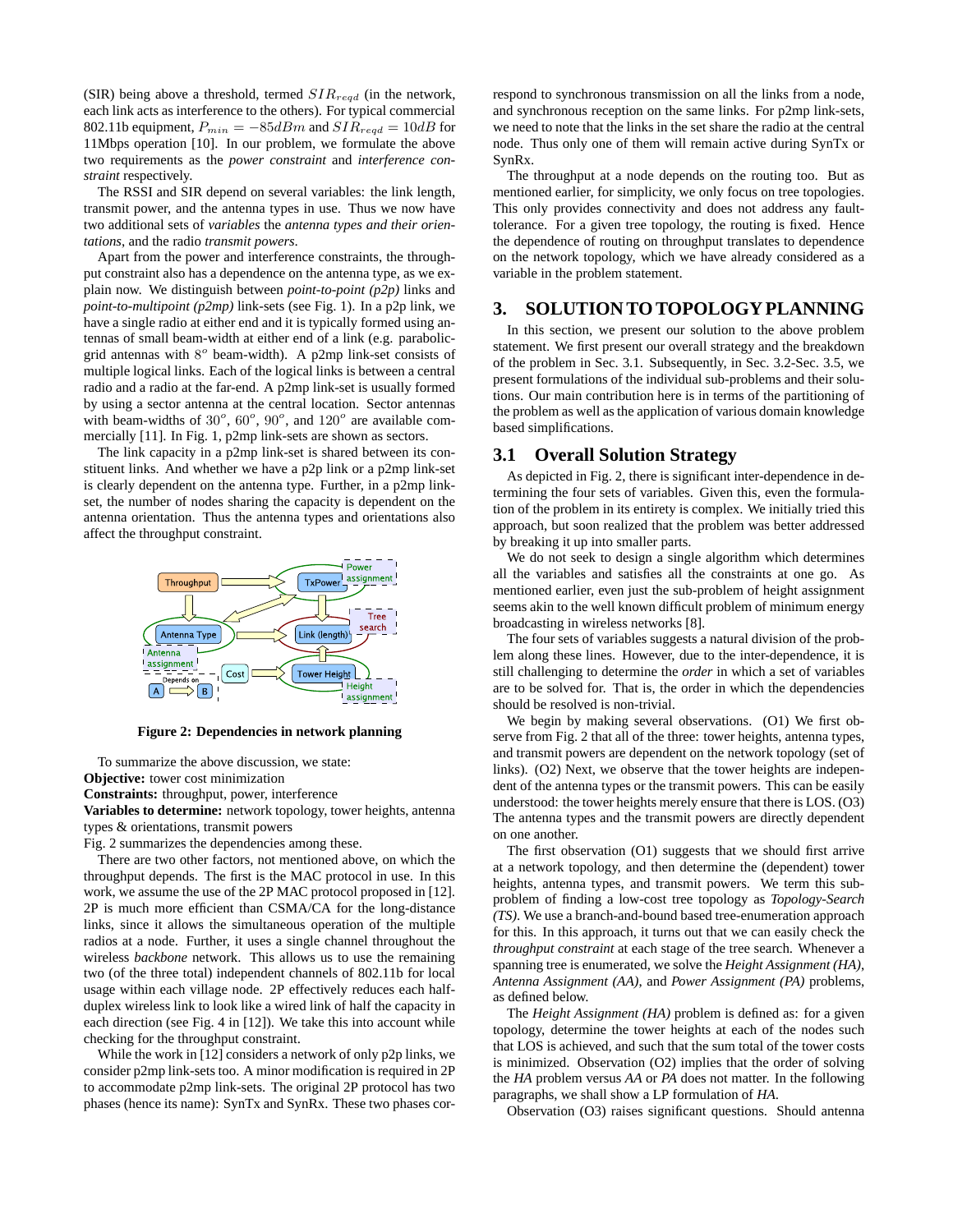types to be placed at a node and orientations be decided first, or should transmit powers be determined first? In either case, how can we ensure that the power and interference constraints are addressed? A result from prior work helps us resolve this problem. In [12], the power assignment problem is defined as: for a given topology and set of antennas, what should the transmit powers be such that the power and interference constraints are satisfied? The problem is formulated as a LP.

Given that we have defined *Power Assignment (PA)* formulation as above, we define the *Antenna Assignment (AA)* problem simply as: given a node and its set of children, what should be the types of antennas used for link formation, and in what directions should they be oriented? Note that *AA* is defined local to each node, and there is no global view across the network. In this approach, we solve various local instances of *AA* (one instance for each network node). We then finally solve the *PA* problem, with a global view of the network, and also incorporates the power and interference constraints.

Thus, in each stage of the tree-search, we get a spanning tree topology which satisfies the three constraints. For each such topology, we perform *HA*, and keep track of the topology which has the minimum cost. We now elaborate on the four sub-problems.

### **3.2 Topology Search (TS)**

The *topology* search *(TS)* algorithm is the all-encompassing component, which invokes the other three sub-problems at the appropriate junctures. We view the tree topology as being rooted at the landline, with the natural notions of *parent* and *child* relations. We use a Breadth First Search (BFS) based spanning tree enumeration approach, with several pruning mechanisms. *TS* also incorporates the *throughput constraint* by ensuring that the trees it produces satisfy that constraint. We explain this below.

#### **Checking the throughput constraint**

Recall from Sec. 2 that each link has a particular throughput capacity. This is about 7Mbps at the application level, while operating at 11Mbps using 802.11b [10]. Note that in our design, the power assignment step ensures that each link can operate at this capacity. Further, the 2P MAC protocol is going to ensure that this capacity is divided equally in the download/upload directions. That is, we have  $7/2 = 3.5Mbps$  in each direction. Denote this as  $B_{max}$ .

How  $B_{max}$  is shared across the various nodes depends on the topology. In the BFS-based enumeration, at each stage, we have a connected sub-tree rooted at the landline. In this setting, we wish to check if a given sub-tree satisfies the throughput constraint. To achieve this, we make the following design decision. We stipulate that all the links with the landline are p2p links. This ensures that we have a download/upload capacity of  $B_{max}$  on each of these links with the landline. This is illustrated in Fig. 3.



Figure 3: Throughput constraint:  $K_i < \frac{B_{max}}{R}$ 

Clearly, the links with the landline are going to be the throughput bottlenecks of the network. We we denote the sub-trees hanging from these links as  $T_i$ , and the number of nodes in  $T_i$  as  $K_i$ , as depicted in Fig. 3. Assuming a fair allocation of the bottleneck capacity among the nodes in  $T_i$ , we have the throughput constraints represented as  $K_i < \frac{B_{max}}{R}$ . Adherence to this criterion can be easily checked incrementally during the tree-search.

#### **Search pruning strategies**

An important aspect of *TS* is the set of domain-knowledge based strategies that we use to cut the time taken by the search procedure. While the search is still combinatorial, the pruning strategies are very effective.

**Eliminating long links:** The first heuristic we apply is to ignore "long" links. The intuition for this comes from several factors. First, long links require more transmit power, thus increasing the chances of interference with nearby links. More importantly, longer links require taller towers. The significance of this can be understood from Table 1. We can see that the cost of sub-15m towers is much lower than that of taller towers. We term such short towers as *masts*. Such masts are inexpensive since they can simply be constructed by using a couple of water pipes.

From experience in CorDECT deployment efforts, it is known that typically links up to 10-15km long can be formed with only a mast at one of the ends [9]. The threshold link length that we use in our algorithm thus corresponds to this. In a given input data set spanning a diameter of 40-60km, it is easy to see how the elimination of long links will significantly cut down the search space.

**Tree depth restriction:** Another effective pruning strategy is to restrict the depth of the tree topology to be at most two hops from the landline node. This would also significantly reduce the search space. The depth restriction is justified since in most practical cases, we would be looking to plan a network of radius about 20- 30km from the landline [9].

**Dynamic Cost Bounding (DCB):** While the previous two pruning strategies are heuristics, DCB is a pruning strategy based on lower bounding the cost of the sub-tree during the BFS-based *TS* process. Now, such lower bounding of cost is tricky for the following reason. Cost is determined by the tower heights, but during the *TS*, we have not yet assigned any tower heights. And, invoking *HA* for each subtree during the tree search process is not an option since it would prove to be time consuming (*HA* itself is a LP, which may not be solvable in polynomial time).

Tower height lower bounding forms the basis for cost lower bounding for a sub-tree. It builds on the following insights. (I1) The landline is typically in a town or a city, with reasonably tall buildings around. (I2) About 15km long links can be formed between a 40m tower at one end of the link and a sub-15m mast at the other [9]. (I3) Due to land undulations (even in the plains) and the presence of 10-12m trees, it is unlikely that we can achieve LOS even over distances as short as 1km using just sub-15m masts at either end.

(I1) above implies that we require a tall tower at the landline node. In practice this turns out to be about 50-60m high. (I2) implies that for a link, it is always more economical to have one end as a sub-15m mast. Now, combining these with (I3) above; in twohop configurations, we can have only one of two possibilities: (a) a mast at the second-hop (leaf-node), or (b) a mast at the first hop (non-leaf). This is shown in Fig. 4.



**Figure 4: The two choices for mast location**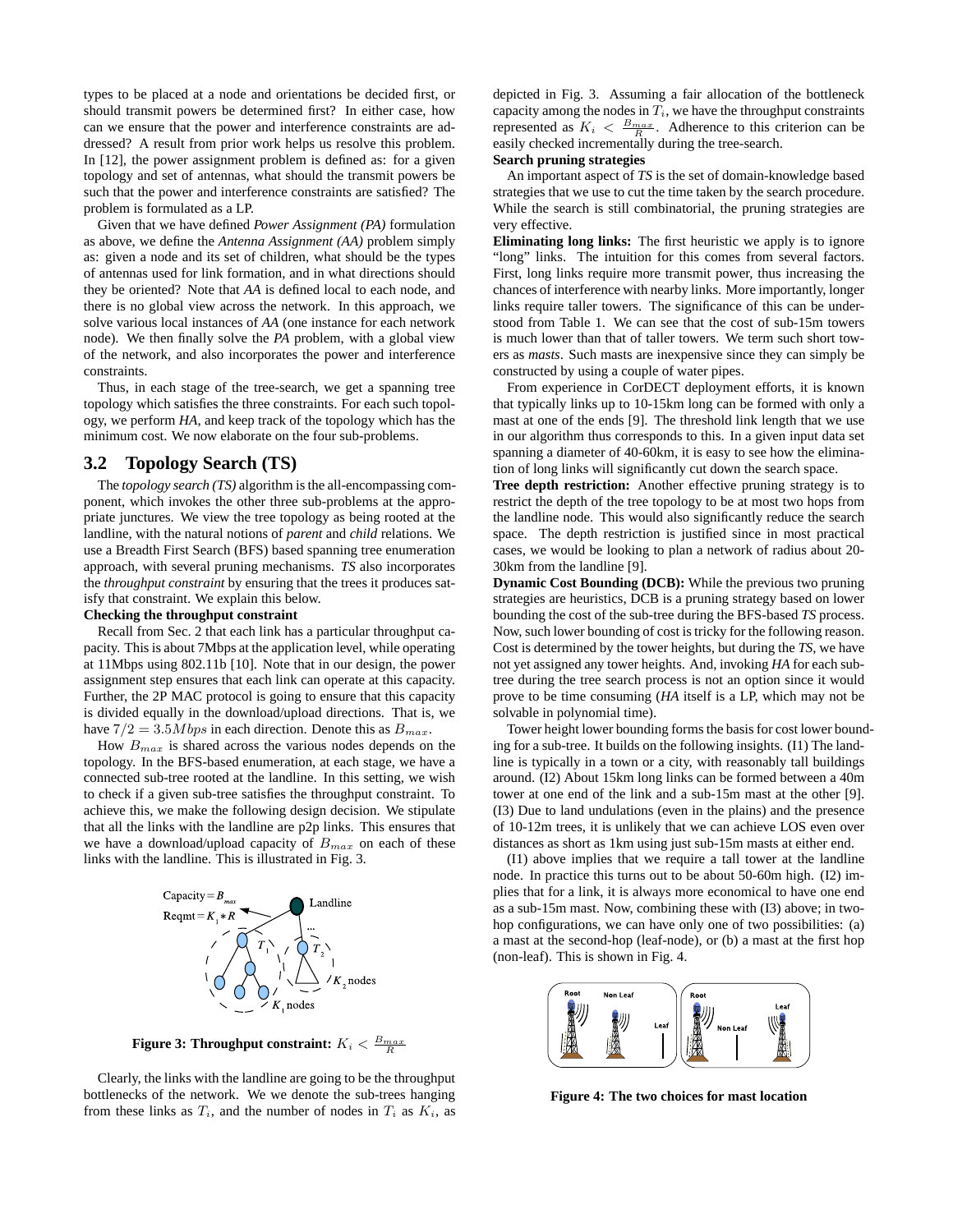Among the two choices, locating the mast at the leaves is clearly more economical. This is so; because, for every non-leaf one-hop from the landline, there is at least one (and possibly many more) leaf node(s). This means that choice (a) above is always less expensive than (or as expensive as) choice (b).

Now we can use the above discussion for calculating a lower bound on the tower heights (cost) of a sub-tree as follows. We assume a tall tower (50 to 60 m) having a fixed height at the landline node. We have already argued above that masts (negligible cost) are sufficient for leaf nodes. And for the non-leaf nodes which are onehop from the landline, the minimum required height (cost) can be easily determined by its current child set.

In Sec. 4 we shall show that this DCB technique is indeed very useful in pruning the search space. We shall now turn to the *HA* sub-problem.

### **3.3 Height Assignment (HA)**

In *HA*, we seek to determine the heights of the towers at the various nodes, such that the overall cost is minimized. In doing this, we are given the network topology.

For long-distance WiFi links, line-of-sight (LOS) is required. Prior experience in long-distance WiFi [7] as well as CorDECT links [9] has indicated that the (tree) obstructions play a significant role in determining the height required for achieving LOS.



**Figure 5: The LOS constraint on the tower height**

Fig. 5 shows how the tower heights at either end of a link are related to the height and location an obstruction in-between. We denote by  $D$  the link length, by  $L$  the obstruction height, and by  $d$  the distance of the obstruction from one end of the link. The heights of the towers are denoted  $h_1$  and  $h_2$  respectively. It is easy to see that for LOS clearance, we can write an inequality using basic geometry:

$$
h_1 * (D - d) + h_2 * d \ge L * D \tag{1}
$$

Generally, in rural areas (which is where such long-distance networks are meant to be primarily used), we typically do not have many tall buildings, and the only obstructions are the trees in-between. It is possible to have a upper-bound on the height of trees in a region. This gives us the value of  $L$ . Also for a given link, we can estimate d based on a site survey. Thus in Eq. 1 only  $h_1$  and  $h_2$  are the variables.

Although Fig. 5 shows the two tower locations at the same level, this need not be the case. The same approach can readily accommodate tower locations at different Mean Sea Levels (MSL). The MSL data can also be gathered from a site survey (as is the geographical location of the towers). Although our notation does not indicate it (for simplicity), the parameters  $L$  and  $d$  can be different for each link, It is also very likely that Fresnel clearance is not required over and above LOS clearance for our links. This is because we do not expect reflections from obstructions or the ground to be significant<sup>1</sup>. However, it is pertinent to note that irrespective of whether or not we require Fresnel clearance, the nature of the above formulation remains the same.

We can write equations similar to Eq. 1 for each of the links in the given topology. This gives a set of linear inequalities. In addition, we also impose an upper bound  $H_{upper}$  (60m in our evaluations) on the tower heights:  $h_i \n\t\leq H_{upper}$ . This is done to ensure that we do not end up with impractical, arbitrarily high towers. The minimization criterion for *HA* is:

$$
minimize(\sum C(h_i))
$$
 (2)

where  $C(h)$  represents the tower cost as a function of its height. As indicated in Table 1, the cost function  $C(h)$  is super-linear. Hence the above formulation is linear but for the optimization criterion. **Piece-wise linearity**

The cost function  $C(h)$  can be approximated by a piece-wise linear function (as can be any function). This is further facilitated by the notion of *families* of tower structure designs. A particular tower design can accommodate towers within a particular range of heights. The cost typically takes quantum jumps only when the tower design itself changes. If  $C(h)$  can be approximated as a piece-wise linear function, we can use the standard technique of separable programming to solve the formulation much like a LP [13].

#### **The special case of trees with depth at most two**

The above formulation of the *HA* problem makes no assumptions about the nature of the topology. However, if we take into account the fact that we restrict the depth of the tree to be two at the most, a simplification is possible.

We first observe in Table 1 that the main jump in cost comes as we go from masts to taller towers. While the tower cost still remains a super linear function of tower heights beyond 15m , the cost increments across different tower designs is not that substantial. So, in engineering terms, it would not be too bad of an approximation if we assume it to be linear in the range beyond 15m (so long as we do not exceed much higher than 50m). We thus have two linear sections in the cost function: one for masts, and another for taller towers.

Recall our argument from Sec. 3.2 that (a) the landline node will have a tall tower (50-60m in height), (b) the leaf nodes will have masts, and (c) the non-leaf nodes one hop from the landline will have tall towers. Given these, for each node, we can select the (linear) region of the cost function which is applicable for that node (mast or taller tower). Thus the minimization objective in Eq. 2 now becomes linear too and as a result the entire *HA* formulation becomes an LP. The tree depth restriction, thus not only helps in tree search pruning, but also in meaningfully approximating the *HA* to a LP. We now discuss our solution to the third sub-problem: the *AA* problem.

### **3.4 Antenna Assignment (AA)**

The *AA* problem is addressed individually for each node, in a given tree topology. The problem involves deciding the set of antennas to be used at the node as well as their orientations. We assume that we are given a set of antenna types to choose from. We assume that we know the cost associated with each antenna type. For instance, we could be given antennas of beam-widths  $8^\circ$ ,  $22^\circ$ , 30<sup>o</sup>, and 60<sup>o</sup>. Before we present the details of the problem and the solution, it is worth noting two points.

<sup>9</sup> 1 Personal Communication, Bhaskar Ramamurthi.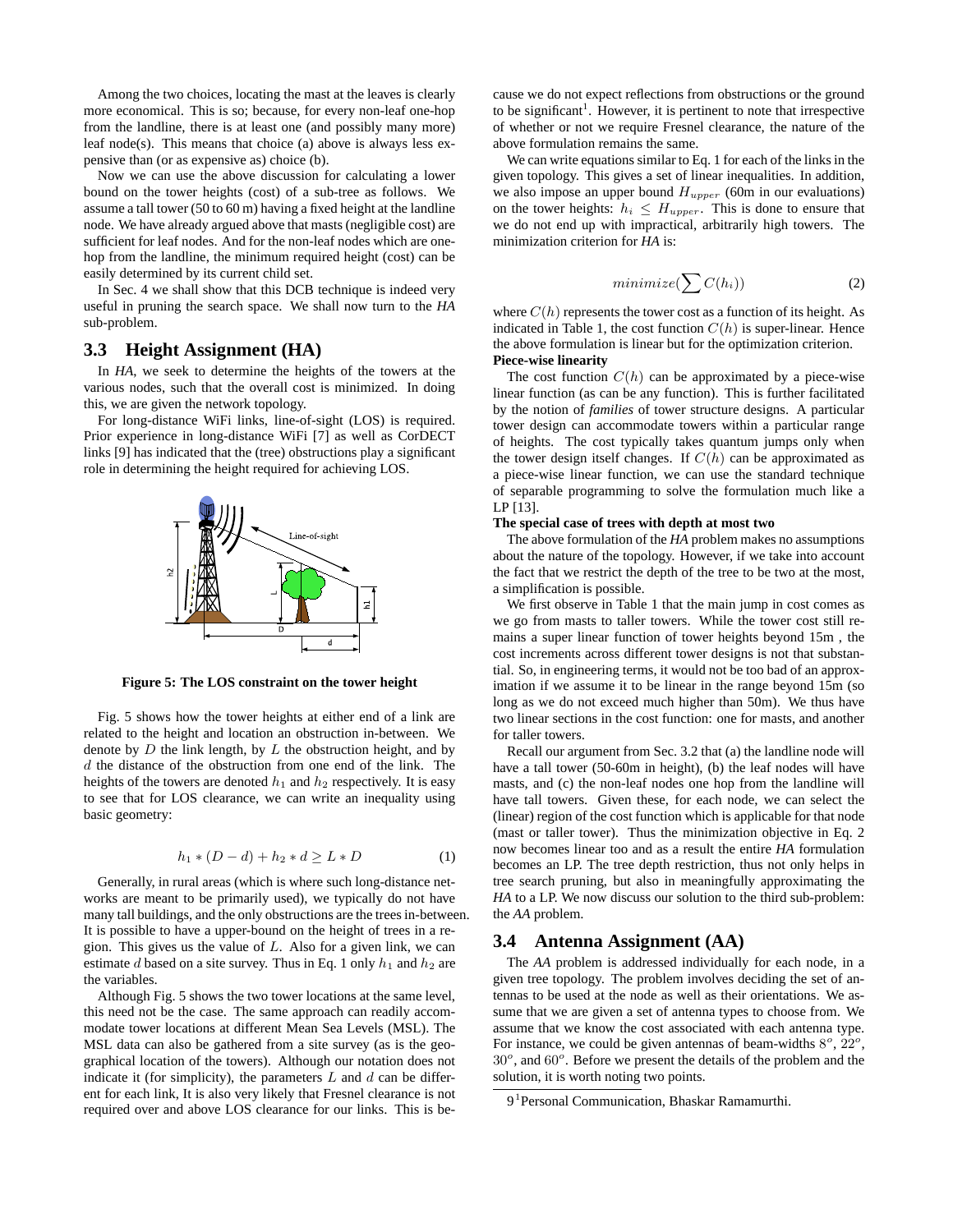First, as mentioned already, we assume that all the links from the landline node to its children are p2p links. So, we do not need to perform *AA* for the for the landline node. A more significant aspect to note, is the following. While assigning antennas to a node, we only consider its child set. Specifically, we do not consider the link to its parent. We simply use a p2p link, with a low-beam-width antenna directed towards the parent. The reason for this is that we do not want a p2mp link-set to the parent: the throughput of the link to the parent is the bottleneck, and we do not want it to be shared with any other (child) node.

We have two loose goals in *AA*: cost reduction, and interference reduction. We do not have these as strict optimization goals. One reason for this is that *AA* resembles the minimum set cover problem: where we need to cover a set of children using a set of antenna types. The minimum set cover problem is a well known NPcomplete problem. Hence instead of formulating and seeking an optimal solution, we simply use a heuristic approach for *AA*.

Another reason for not seeking even a formulation of strict optimality is that it is not important. First, cost optimization is not significant here since the cost of the antennas are small anyway (\$50 to \$150), compared to that of the towers. And interference consideration too need not be strict, since in our overall approach, we push the careful consideration of the interference constraint (and power constraint too) to the *PA* sub-problem.

Our heuristic algorithm for *AA* first pre-sorts the child set radially. We then use the following recursive procedure.

- 1. If the given child set  $S$  can be covered within the beam-width of a particular antenna type, return that antenna type.
- 2. Else, identify the radially adjacent pair of children which have the maximum angular separation. Split  $S$  at this point into  $S_1$  and  $S_2$ .
- 3. Call the above procedure recursively for  $S_1$  and  $S_2$  and merge the antenna sets returned by the recursive calls.



**Figure 6: Recursive antenna assignment: an illustration**

It is easy to see that the worst-case complexity of the above algorithm is  $O(|S|^2)$ . An illustration of the recursion is given in Fig. 6. The reasoning behind step-1 above is the cost reduction objective. And the reasoning behind finding out sets with the maximum angular separation in step-2 is to achieve interference reduction. The farther away the main lobes of two antennas, lesser is the interference effect of their side lobes on one another.

### **3.5 Power Assignment (PA)**

The formulation of the *PA* problem is akin to that in our prior work [12]. In [12], we have a LP formulation for *PA*, incorporating the power and interference constraints. One significant additional complication which arises in this work is the consideration of p2mp link-sets. In this case, not all the links in a p2mp link-set are operational at the same time since they share the same radio. Hence while considering the interference of a p2mp link-set on other radios, each link of the link-set must be considered separately. The formulation however still remains a LP.

In our setting, we also incorporate another insight in *PA*. Recall that no two nodes with masts (i.e. leaf nodes in our tree topology) will interfere with one another (I3 from Sec. 3.2). We thus leave out these cases in the LP formulation of *PA*.

# **4. EVALUATION**

In this section, we present an evaluation of the main aspects of our approach and our algorithms. We seek to answer the question of whether our approach is practical. Also, the *AA* step in our approach is based on heuristics. This opens up the question of whether our solution is indeed optimal.

We have implemented our algorithm in C, and have used the QSOPT [14] library for solving the LP problems. Unless otherwise mentioned, we use the following parameter settings. We use 15km to be the link length threshold (as explained in Sec. 3.2). The obstruction height  $L$  is assumed to be 18m, which represents a situation where we may have tall coconut or palm trees in the vicinity. This is, however, a worst-case situation as apart from the coastal regions of India, we mostly encounter shorter trees. We set  $d$  to be 1km: this means that we choose the tower location within each village such that we do not have any tall trees within 1km in the exact direction of the intended link. This is practical given that most villages have large expanses of farming fields surrounding them. We use  $SIR_{req} = 15dB$ , which gives a headroom of 5dB above the theoretical SIR for 802.11b 11Mbps operation. We use  $R = 384Kbps$ , which corresponds to the requirement for highquality video as stated in the requirement specifications of Ashwini project. We use  $H_{upper} = 60m$ . The antenna types, costs, and side-lobe patterns are taken from actual off-the-shelf antennas [11].

For the randomly generated input sets, we use 15-node cases, while taking care to ensure that the *density* of the nodes resembled that of a real deployment scenario (Ashwini). For the cost function  $C(h)$ , we use the two-line approximation mentioned in Sec. 3.3. The actual function used is approximated from Table 1, and is shown in Fig. 7.



**Figure 7: Tower cost versus tower height**

We present several aspects of our evaluation below. We first evaluate the algorithm on some real input sets (Sec. 4.1). Next we present the usefulness of the pruning strategies, specifically that of DCB (Sec. 4.2). Finally, we present the effect of various input parameters on the performance of algorithm, using random input sets (Sec. 4.3).

### **4.1 Evaluation on Real Deployment Cases**

The original goal of the Ashwini project was to deploy a longdistance WiFi network to provide connectivity to 33 villages surrounding the Bhimavaram town in, Andhra Pradesh, India (33+1=34 including the landline). The current deployment, shown in Fig. 1, consists of 15 of the proposed 33 nodes. This deployment was planned manually, and we are already experiencing several performance and interference issues in the network.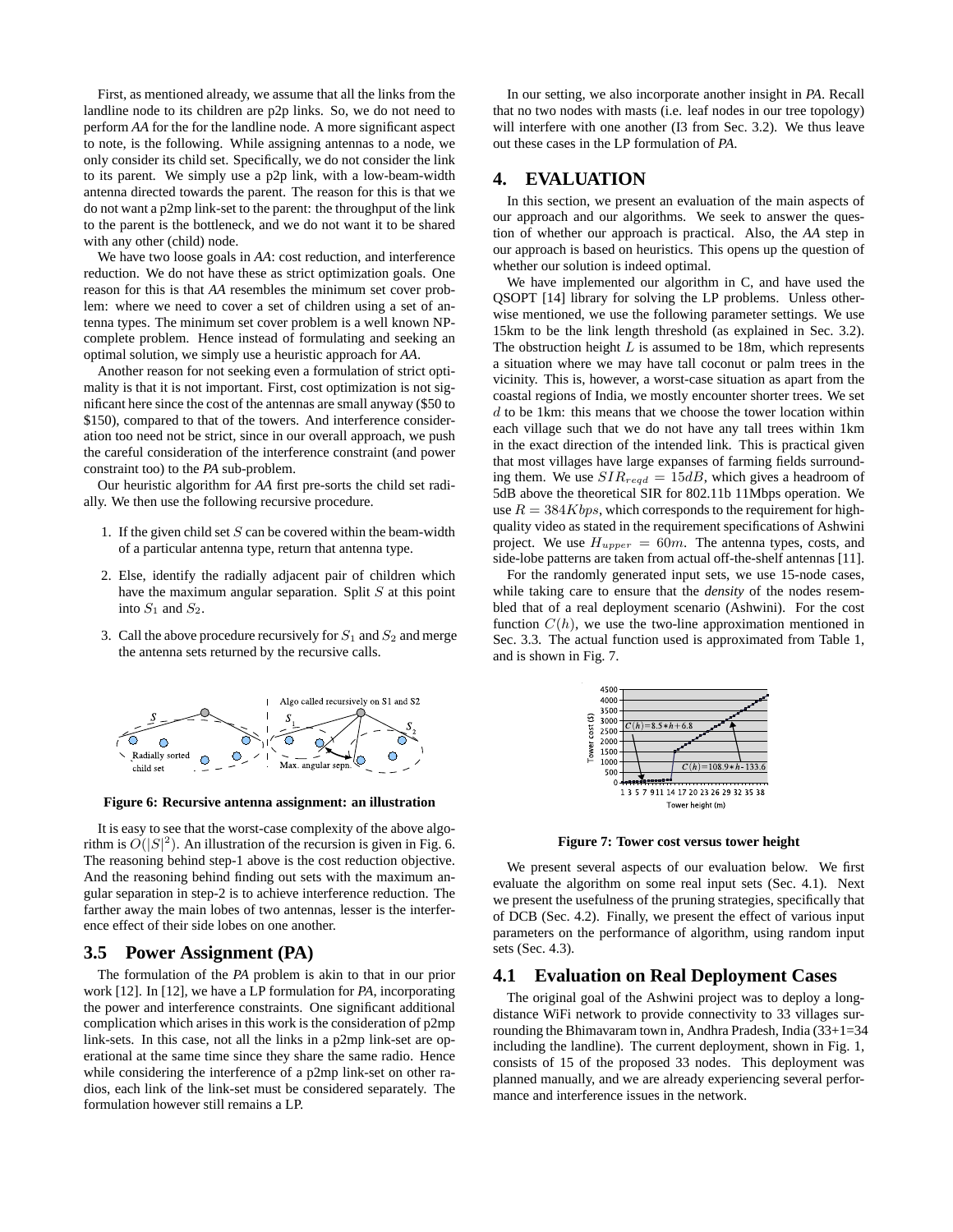Fig. 8 shows the topology generated by our algorithm for the input set. However, we should note that only the X and Y coordinates were taken as input, not the MSLs. Also, we assumed  $L = 18m$ and  $d = 2km$  to be uniform for all links. Three of the nodes 30, 31, and 32 could not be connected due to our restriction of link length to 15km, and the 2-hop restriction. We were able to successfully connect the remaining 31 nodes.



**Figure 8: Topology generated for Ashwini**

In the generated topology, node-0 isthe landline node (Bhimavaram). There are 7 other non-leaf nodes, with tower heights in the range of 20-36m. The AA step assigns 8° directional antennas to all but three of the nodes: two of  $22^{\circ}$  beam-width and one of  $30^{\circ}$ , as shown in Fig. 8. The topology satisfies all the three constraints: throughput, power, and interference. Its overall cost was about \$55K, and the algorithm run-time was about 10 hours on a 3GHz desktop.

**Cost lower bound:** We now compare the above topology cost with a lower bound, computed as follows. We construct a lower bound tree topology by assigning as many children as possible to the root, so long as this is allowed by our link length constraint. After this, there may be some nodes remaining which are unreachable from the root directly. Let these nodes be  $m_i$ ,  $\{i = 1, 2, ...k\}$ . Each such node has a set of possible parents  $P_i$ . One choice of parent for each  $m_i$  produces a tree topology. There are a total of  $\Pi_{i=1}^k |P_i|$ such trees. We enumerate all these trees, and for each tree, we find the optimal height assignment using the LP formulation given in Sec. 3.3. Call the set of these trees to be  $F$ , and let the topology which has the minimum cost be  $\hat{T}$  and its cost  $\hat{C}$ . In this process, we completely ignore *PA* and *AA*.

Let  $T_A$  be the tree output by our overall algorithm, and its cost be  $C_A$ . We claim that  $\ddot{C}$  represents a lower bound on  $C_A$ . First observe that both  $\ddot{T}$  and  $T_A$  use the same height for the root node. Now, denote the set of children of the root in  $\ddot{T}$  as  $S$ . Let  $T_{A1}$ (with cost  $C_{A1}$ ) be the tree obtained from  $T_A$  by assigning the root as parent, for all nodes in S. Clearly,  $C_{A1} \leq C_A$  (since the root's height is fixed). And  $T_{A1} \in F$ , and hence  $\hat{C} \leq C_{A1}$ .

Using the above method we found the lower bound for our 31 node Ashwini input, to be about \$54K. This is only slightly less than the cost of the topology generated by our algorithm. Further, we observed that the lower bound topology does not have a feasible power assignment, while the output of our algorithm clearly does.

We depict the topology with lowest cost in Fig 9. By looking at the links in the region marked by a circle in the figure and comparing the same with Fig 8, the utility of our algorithm becomes evident. As can be seen, in our topology, node 11 is selected as a non-leaf node (as a parent of nodes 13, 14 and 16), whereas in the topology with least cost nodes 11,13,14 and 16 are all children of root, which makes AA and PA difficult, due to low angular separation amongst them. In our experience, we have found that in general the power assignment is not easy to achieve using naive



**Figure 9: Ashwini topology with least cost (infeasible)**

schemes.

To further stress this point, we note the following. In our original (manual) plan for the Ashwini network, we had sought to use all the three non-overlapping channels available in 802.11b. Even in such a scenario, using naive power values of 20dBm (the default setting in many outdoor WiFi products) creates inter-link interference in several cases. There are a number of links in the current deployment which cannot simultaneously function due to violation of the above criteria. A few of these are depicted in Fig 10. In the current setup, there are sectoral antennas of 90 degree beamwidth at nodes 100 and 123, a sector antenna of 120 degree is present at node 122 for the  $p2mp$  links, while all other  $p2p$  links have directional antennae.

As we have indicated in the figure, links from node 100 to nodes 114 or 120 or 124 cannot function when the link from node 125 to node 123 is active (SIR at 114 and 120 of 9 db and of 10 db at 124). Similarly, the link from node 100 to 119 cannot function when the node 126 is transmitting traffic to node 122, (SIR at 119 of 8 db). This example further underlines that our algorithm is not only effective, but that it is essential to use it if we have to operate a network without interference and also provide some sort of performance guarantees.



**Figure 10: Links incapable of simultaneous operation in proposed Ashwini deployment**

**Topology for East Godavari:** We present the proposed solution of our algorithm for another real life input. In an extension of the Ashwini project, a deployment for 18 nodes is being planned in the East Godavari district. We have run our algorithm successfully for this input set too. The generated topology is shown in Fig. 11. The cost in this case was about \$40,000, and the algorithm run-time was less than 5 seconds.

### **4.2 Effectiveness of pruning**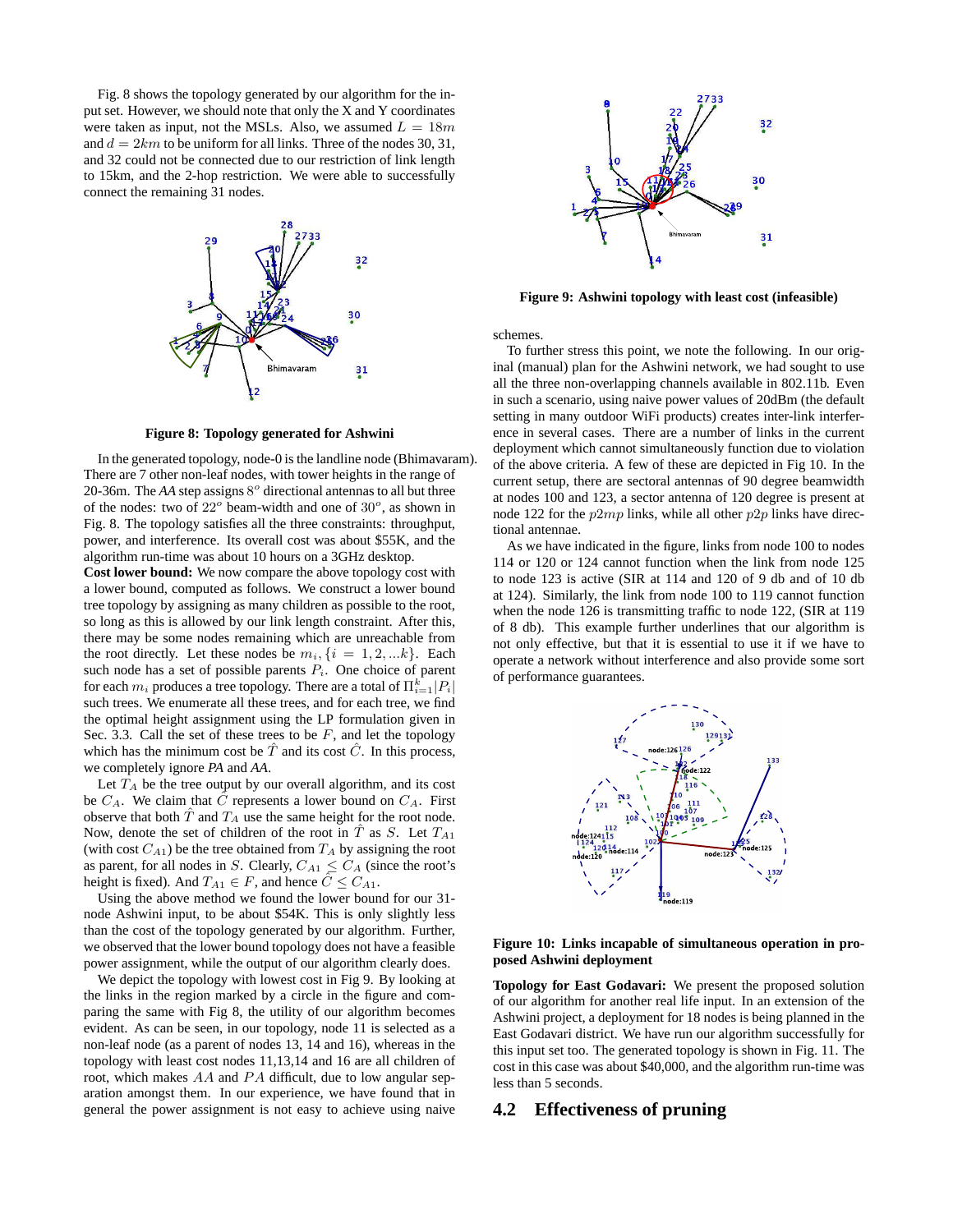

**Figure 11: Topology generated East Godavari**

To evaluate the effectiveness of our pruning strategies, Fig. 12 shows the run-time of the algorithm for random input sets of different node counts. This is compared with the case where we do not have any pruning based on DCB or the elimination of long edges. Clearly, the scalability achieved is much better with the use of pruning.



**Figure 12: Run-time with and without pruning**

Table 2 specifically shows the usefulness of the DCB pruning strategy for 5 different random input sets of 10 nodes each. We can see that DCB is very effective in pruning sub-trees early on to reduce the run-time significantly.

| S No. | % subtrees<br>rejected by DCB | <b>Runtime with</b><br>DCB (sec) | <b>Runtime without</b><br>DCB (sec) |
|-------|-------------------------------|----------------------------------|-------------------------------------|
|       |                               | 0.029                            | 382                                 |
|       | 74                            | 0.025                            | 274                                 |
|       | 53                            | 0.009                            | 217                                 |
|       | 94                            | 0.010                            | 130                                 |
|       |                               |                                  |                                     |

**Table 2: Effectiveness of DCB**

### **4.3 Algorithm Characteristics**

While carrying out network planning, the run-time of an algorithm is not a very serious concern, however it matters in certain contexts. For instance, while a run-time difference between a few seconds and a few hours hardly matters, a difference between a few hours and a few weeks certainly does. To this end, it is useful to know the performance of the algorithm as the various input parameters are varied. We specifically look at the variation of  $d$ ,  $L$ , and  $SIR_{req}$ . The different parts of Table 3 shows the variation of the run-time for a specific random input set of 15 nodes, with increasing  $d$ ,  $L$ , and  $SIR_{req}$ . While the data corresponds to a specific topology, we observed similar trends in other random input sets too.

First, we observe in Table 3 that the run-time is high for small values of  $d$ , and also for large  $d$ . The reason for this is that when  $d$ is small, too many of the generated tree topologies are adjudged infeasible in the *HA* step, due to tower height requirement beyond the

imposed threshold  $H_{upper}$ . If too many topologies are infeasible, then the running cost bound gets updated only infrequently. This in turn means that DCB is not very effective. On the other hand, when  $d$  is too high, then too many tree topologies become low-cost, and then as well DCB filtering becomes less effective.

| <b>Runtime</b><br>(sec) | L(m) | <b>Runtime</b><br>(sec) |  | <b>SIR</b> regd<br>(dB) | <b>Runtime</b><br>(sec) |
|-------------------------|------|-------------------------|--|-------------------------|-------------------------|
| 280                     | 16   |                         |  |                         |                         |
| 155                     | 18   |                         |  | 13                      | 38                      |
| 97                      | 20   |                         |  | 15                      | 38                      |
| 95                      | 22   | 14                      |  | 17                      | 54                      |
| 95                      | 24   | 101                     |  | 19                      | 92                      |
| 160                     |      |                         |  | 21                      | 2160                    |
|                         |      |                         |  |                         |                         |

**Table 3: Run-time variation with**  $d$ ,  $L$ ,  $SIR_{read}$ 

Next, we see in Table 3 that the run-time increases sharply with the obstruction height  $L$ . The reason for this is the same as the higher run-time for low  $d$ , i.e. we have several topologies rejected in the *HA* step. Similarly, the run-time increases sharply for large  $SIR_{req}$  too. The reason for this is that several topologies are now being rejected in the *PA* step.

We also wish to point out that the overall system cost increases with increasing  $L$  or with decreasing  $d$ . This is as expected. On the contrary, it is noteworthy that the system cost does not increase significantly if the  $SIR_{read}$  is incremented. This is because the cost is decided by the tower heights, which is independent of the interference constraint (see Fig. 2).

**Performance of Antenna Assignment:** We now show the usefulness of having p2mp link-sets, and of our *AA* approach in particular. Fig. 13 shows the run-time of the algorithm for two cases: (a) where we simply assign 8° beam-width (directional) antennas for all links (i.e., all links are p2p links), and (b) where we consider the a choice of antennas with  $8^\circ$ ,  $22^\circ$ , and  $30^\circ$  beam-widths to select from and use our *AA* algorithm.



**Figure 13: Effectiveness of** *AA*

We use  $SIR_{read}$  as the x-axis in Fig. 13 since it is a measure of how stringent the interference constraint is, and how effective our AA approach is in alleviating that. Although Fig. 13 is for a specific random input of 15 points, this is representative: we have run for other random inputs too with the similar results. We find in Fig. 13 that the run-time is lesser with the use of p2mp linksets and with our antenna assignment approach. More important than the reduced run-time itself is the reason for this: the *PA* step becomes less stringent with the use of p2mp link-sets (recall our discussion in Sec. 3.5). This means that we are more likely to find feasible topologies with our *AA* approach than without it.

It is also worthy noting that the inclusion of antennas of larger beam-widths does not seem to help. For instance, we tried including antennas with  $60^{\circ}$  beam-width in our set of antenna types. With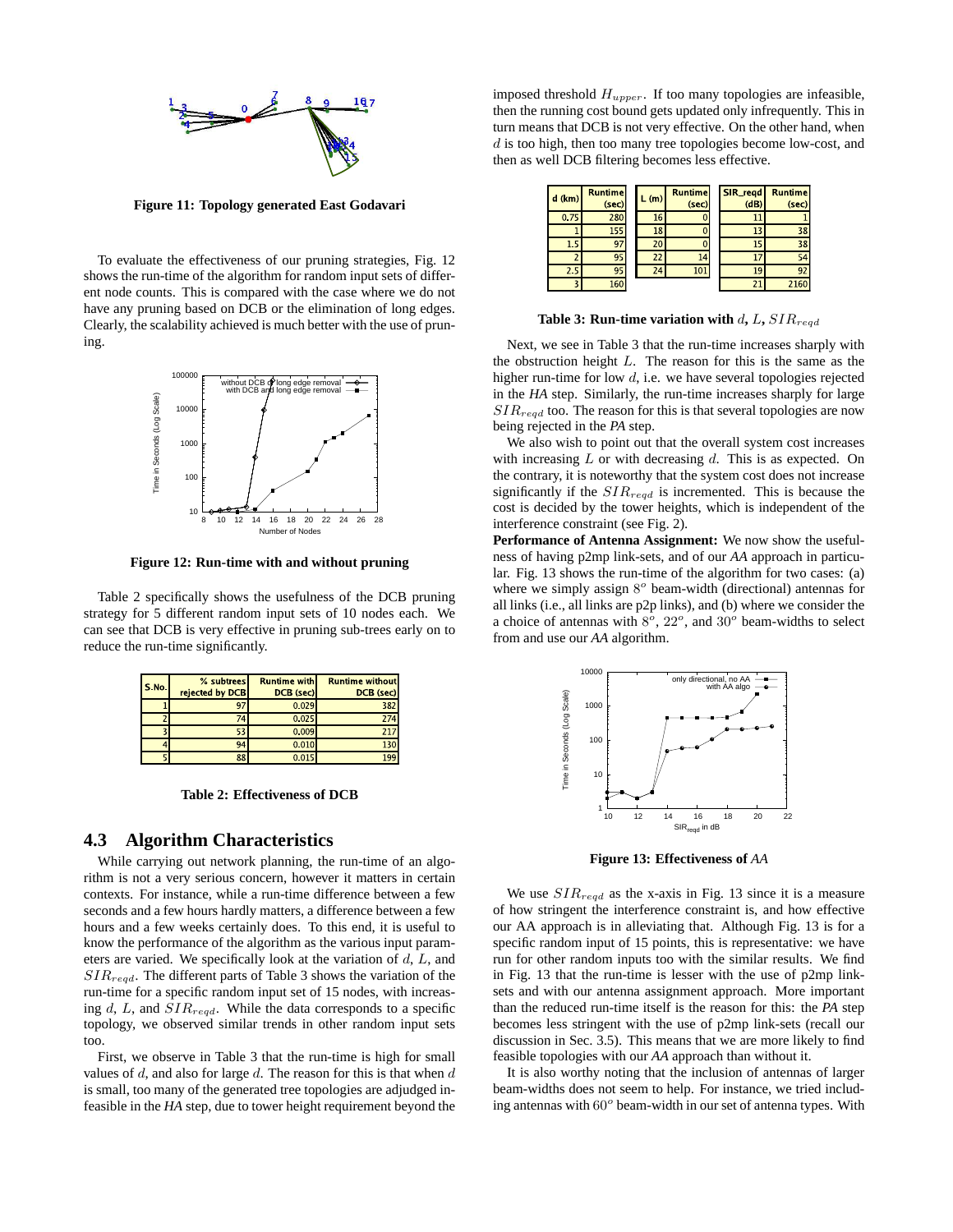this, the  $AA$  step ends up choosing to use a  $60^\circ$  antenna at one or more nodes. However, the side-lobe pattern of these antennas are not good enough, and this makes the LP in *PA* infeasible.

# **5. RELATED WORK**

Determining the topology in multi-hop wireless mesh network has been a topic of significant research [15, 16, 17, 18]. The work in [15] showed that the problem of constructing network topology which minimizes the maximum transmitter power allocated to any node is polynomial time solvable. In [16] the authors propose a cone based distributed algorithm for topology control, while [17] describes a distributed protocol which is designed for sector antennas. The work in [18] uses the concept of range neighborhood graphs for topology control.

However, this research has been focused mainly on the problem of topology control, where the aim is to obtain a connectivity pattern which minimizes the energy consumption by the radios in the network. Our work differs significantly in its aim, as our focus is on minimization of cost of initial topology deployment while maintaining the received power values above a given threshold. Power consumption of the radio itself is not a major concern in our setting [19].

There has been a significant amount of work in topology planning for cellular networks too. However, their focus is different from ours as their networks are designed to provide carpet connectivity, whereas our goal is to provide connectivity at each village location, at the minimum cost possible. To our knowledge cost minimization of antenna towers while generating a topology is unique in our setting.

The work in [20] considers an cost analysis of various technologies for rural connectivity. However, they do not consider antenna tower cost, and in this sense our work is complementary to [20].

# **6. CONCLUSION AND FUTURE WORK**

The use of long distance wireless networks, to connect the rural areas of the world and bridge the digital divide is inevitable. Though several deployments have already sprung up, the issue of network planning has not been considered thus far. In this paper, we first formulate this problem in terms of the relevant objective function, constraints, and variables. The problem is unique and quite different from other network planning or topology construction problems considered thus far, the primary difference being our consideration of system cost.

We introduce a variety of design considerations, with experiences and lessons drawn from different deployment efforts. Based on these, we present a solution approach which breaks down the problem into four tractable sub-parts. The four sub-problems are inter-dependent, and hence the order in which they are solved is significant. We then present solutions to the four sub-problems.

Subsequently, we undertake an evaluation of the algorithms. Our evaluation shows that we are able to generate topologies of up to 31 points in practical settings. The cost of the generated topology is within about 2% of a lower bound. We also show our search pruning strategies to be effective.

Scalability much beyond what we have achieved is desirable, but there are two bottlenecks. One is the exhaustive search approach. While this can possibly be addressed by intelligently partitioning the set of points into geographical groups, there is another issue too. We have found that power assignment for topologies involving over about 35 nodes has a high chance being infeasible. The presence of too many radios in the system causes significant interlink interference. We believe that addressing this would require the

consideration of multiple channels, and channel assignment in parallel with the four variables that we have considered. However, we believe that even formulating this problem meaningfully, without unduly complicating it would be very challenging.

We view our work as a significant first attempt at formulating and solving the problem of long distance rural wireless network planning. Apart from the considerations mentioned above, there are several avenues of improvements possible. In this work, we have restricted the towers placement only to given village locations. A more generic approach could consider the placement of towers at any point in the plane. In terms of methodology, we believe that the usage of computational geometry techniques can be quite useful in our setting, and is an interesting direction for future work. While we have considered only tree topologies, an important and significant challenge would be the consideration of fault tolerance in the network topology design.

Finally we would like to point out that while our work was primarily driven by long-distance WiFi deployments, much of problem formulation and solution is equally applicable for other similar wireless deployments too (e.g. 802.16 mesh networks, or CorDECT).

### **7. REFERENCES**

- Pravin Bhagwat, Bhaskaran Raman, and Dheeraj Sanghi. Turning 802.11 Inside-Out. In *HotNets-II*, Nov 2003.
- [2] Eric Brewer, Michael Demmer, Bowei Du, Kevin Fall, Melissa Ho, Matthew Kam, Sergiu Nedevschi, Joyojeet Pal, Rabin Patra, and Sonesh Surana. The Case for Technology for Developing Regions. *IEEE Computer*, 38(6):25–38, June 2005.
- [3] Project Ashwini. http://www.byrrajufoundation. org/ashwini\_overview.htm.
- [4] New wireless networking system brings eye care to thousands in India. http://www.berkeley.edu/news/media/ releases/2006/06/06\_telemedicine.sht%ml, June 2006. U.C.Berkeley News.
- [5] Nepal Wireless. http://www.nepalwireless.net/.
- [6] DjurslandS.net: The story of a project to support the weak IT infrastructure in an low populated area of Denmark. http://djurslands.net/biblioteket/ international/djurslands\_net\_english\_ presentation.ppt.
- [7] Bhaskaran Raman. Digital Gangetic Plains: 802.11-based Low-Cost Networking for Rural Areas, 2001-2004: A Report. http://www.cse.iitk.ac.in/users/ braman/dgp.html, 2004.
- [8] Jeffrey E. Wieselthier, Gam D. Nguyen, and Anthony Ephremides. On the Construction of Energy-Efficient Broadcast and Multicast Trees in Wireless Networks. In *INFOCOM*, 2000.
- [9] Bhaskar Ramamurthi. Broadband Wireless Technology for Rural India. In *XXVIII URSI General Assembly*, Oct 2005.
- [10] Kameswari Chebrolu, Bhaskaran Raman, and Savandeep Sen. Long-Distance 802.11b Links: Performance Measurements and Experience. In *MOBICOM*, 2006. To appear.
- [11] HyperGain 2.4 GHz Outdoor Directional 802.11b and 802.11g WiFi Antennas for Wireless LAN Systems. http://www.hyperlinktech.com/web/ antennas\_2400\_out\_directional.php.
- [12] Bhaskaran Raman and Kameswari Chebrolu. Design and Evaluation of a new MAC Protocol for Long-Distance